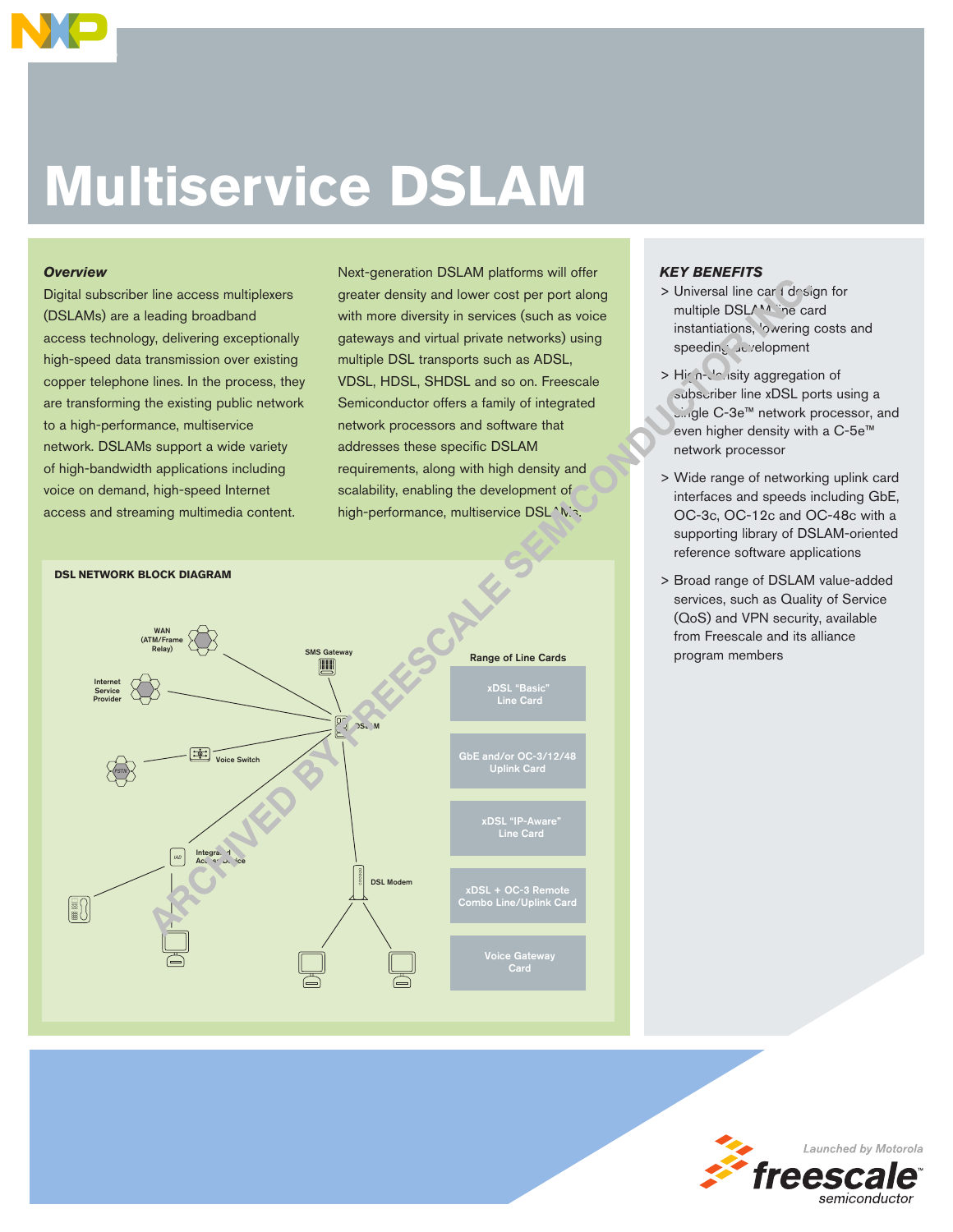

| <b>Part Number</b> | <b>Product Highlights</b>                                    | <b>Additional Information</b>           |
|--------------------|--------------------------------------------------------------|-----------------------------------------|
| PCC3E0RX180WB0B    | C-3e™ Network Processor                                      | 5.5 W @ 180 MHz                         |
|                    |                                                              | www.freescale.com/networkprocessors     |
| PCC5E0RX266WB0B    | C-5e™ Network Processor                                      | 9 W @ 266 MHz                           |
|                    |                                                              | www.freescale.com/networkprocessors     |
| MPC82xx            | PowerPC <sup>®</sup> Host Processor or PowerQUICC™ Processor | www.freescale.com/powerquicc            |
| <b>MPC185</b>      | <b>Security Processors</b>                                   | www.freescale.com/securityprocessors    |
| <b>MPC190</b>      |                                                              |                                         |
| CSTC501W NOTE 1    | C-Ware™ Software Toolset                                     | Web site download f current CST release |
|                    |                                                              | $(Windows® C. JN.X®)$                   |
| CDEV101A NOTE 2    | C-Ware Development System                                    | CDS hase unit (chassis, power supply,   |
|                    |                                                              | f ngle board computer)                  |
| Notes:             |                                                              |                                         |

1. Download the CST from motorola.cportcorp.com/support.

2. Ask your Freescale sales representative or authorized distributor for details and availability of system modules, which are ordered separately.

### *Design Challenges*

Typical DSLAM systems are ATM-based, with the primary role of aggregating multiple xDSLs for uplink to the network. The number of subscribers a DSLAM can handle is a key requirement, and supporting such high density per platform or card requires a range of interfaces and speeds. On the networking uplink services side, where ATM is prevalent, IP routing is gaining quickly while some

> IPv4, L2TP, ATM VPI/VCI, and Subscriber Management System (SMS) Flow Accounting

systems require support for frame relay and TDM traffic. Consequently, any solution must to be able to handle the diversity rind interworking of networking technologies such as IP-to-ATM switching and segmentation and usersembly (SARing). The trend toward value-added services such as QoS capabilities, VPN gateways and media gateways incluentates a total system apricaci leveraging a universal line card



strategy where software reuse and reuse of previous line card designs can lower overall development costs and bring your product to market faster.

Bottom line: A DSLAM design must combine the best of density, speed, functionality, scalability and cost-efficiency.

Additional design challenges include the need for:

- > Backhaul services for packet-, cell- and circuit-based applications through concentration of high-density DSL lines onto 10/100 Base-T, T1/E1, T3/E3 and ATM outputs (OC-3/12/48), and scalability so that uplink capacity can be appropriately matched with future demand.
- > Inherent multiservice capabilities for ATM, Frame Relay, IP and TDM on a single platform using multiple DSL transports such as ADSL, SDSL, RADSL and G.SHDSL.
- > Temperature-"hardened" devices for installation in areas that are not environmentally controlled (such as remote terminals or curbside cabinets) and adhering to network-equipment-building standards (NEBS).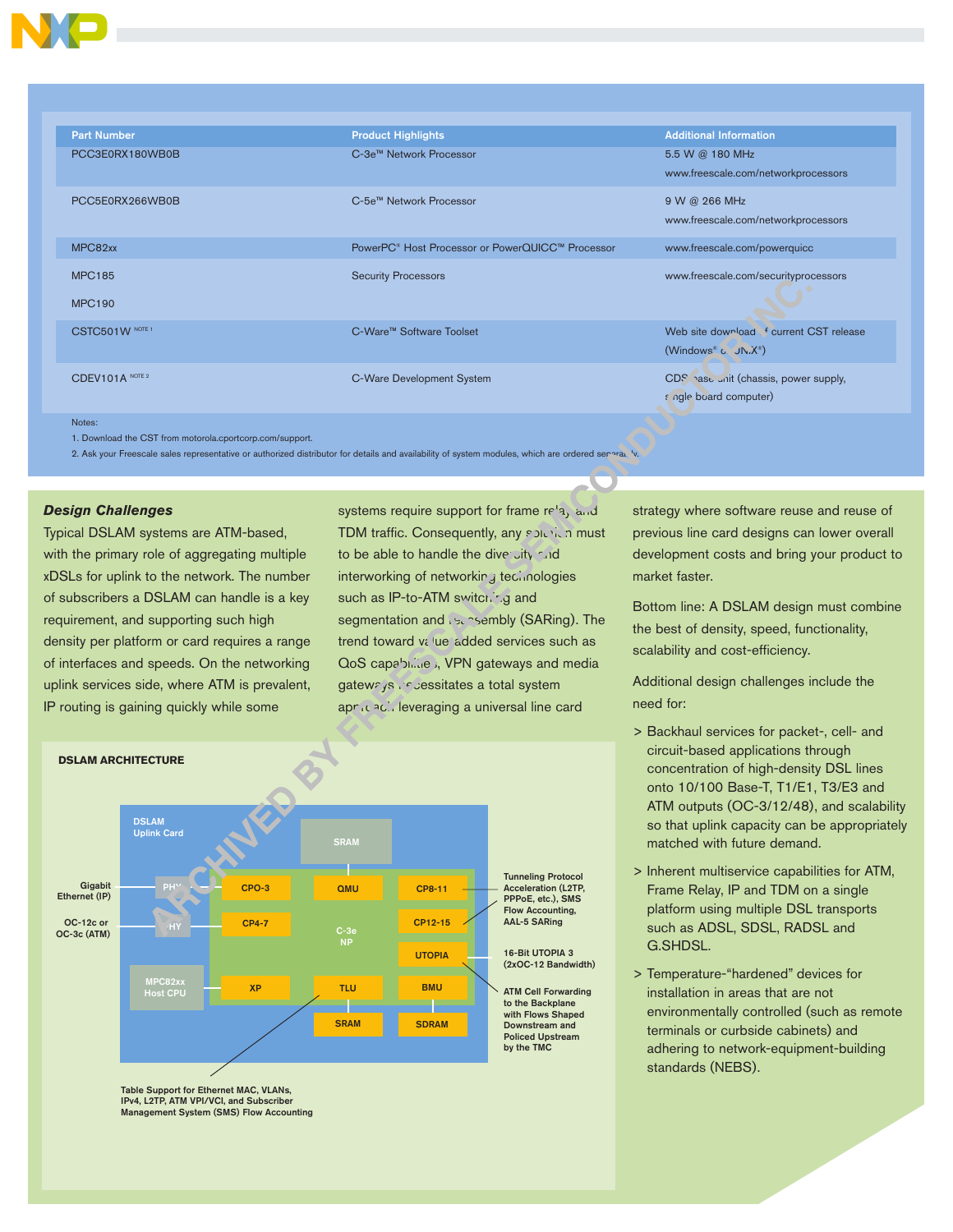

#### *Freescale Solution*

Freescale offers a comprehensive line of communications processors and reference software for solving your DSLAM design challenges. Freescale's communications processors include the C-Port family of network processors (C-3e network processor and C-5e network processor) and interface adapters. Plus, you can leverage Freescale's PowerPC® processors, PowerQUICC™ processors as host processors and security processors (MPC185 and MPC190) as needed by your design.

In addition, you can use Freescale's library of reference software for the C-Port Family (called the C-Ware™ Applications Library), which provides data plane code that can be mixed and matched to best address your DSLAM line card requirements for subscriber line cards, uplink cards and even combinations thereof.

The C-3e network processor handles high-density DSL aggregation ranging from 64 lines or greater densities with the C-5e network processor. The flexibility and features of the C-3e and C-5e network processors enhance a DSLAM vendor's ability to support new, value-added, revenue-generating services for applications requiring guaranteed classes of services, such as voice on demand, videoconferencing, and multimedia streaming, all across xDSL lines.

C-Port network processors are well suited for uplink card applications, able to handle a range of network interfaces and speeds, from sub-T1, T1/E1, OC-3, OC-12, and up to OC-48c. C-Port network processors also enable the interworking of multiple network services, including AAL-5 and AAL-2. C-Port network processors come integrated with a high degree of functionality, including queuing and classification coprocessing, and SMS flow accounting capabilities, critical for the management and billing of DSLAM services. As your product functionality evolves, C-Port network processors can be easily reprogrammed to address new requirements because C-Port network processors are programmed in C language using application programming interfaces (APIs).

In addition, you can leverage the offerings of Freescale's Smart Networks All'ance Program to further enhance your DSL<sup>A</sup>'. solutions.

## *Development Environment*

The C-Port Family Covelopment environment consists of the ollowing components:

> C-Ware Soft vare Toolset (CST). Function.<sup>2</sup> and performance-accurate simulation environment, standard G. U-based compiler and debugger, GUI performance analysis tool, traffic scripting tools and C-Ware APIs.

- > C-Ware Applications Library (CAL). An extensive library of reference applications that contains key protocols for supporting popular DSLAM-oriented applications such as L2/L3 switching/routing, IPv4, IPv6, tunneling protocols (L2TP, PPPoE, etc.) acceleration, ML-PPP, MC-PPP, IP Multicast, MPLS, VLAN, IMA, ATM VPI/VCI switching along with interworking/SARing that includes AAL-2 and AAL-5.
- > C-Ware Development System (CDS). Compact PCI chassis with MPC750 host application module that can include network processor switch modules and various physical interface modules (PIMs). Complete hardware reference designs a<sup>o</sup> available.

Additionally, the C-Port Family development environment supports host software integration with:

- > Comprehensive host-side API
- > Integration with signaling protocols in shipped software